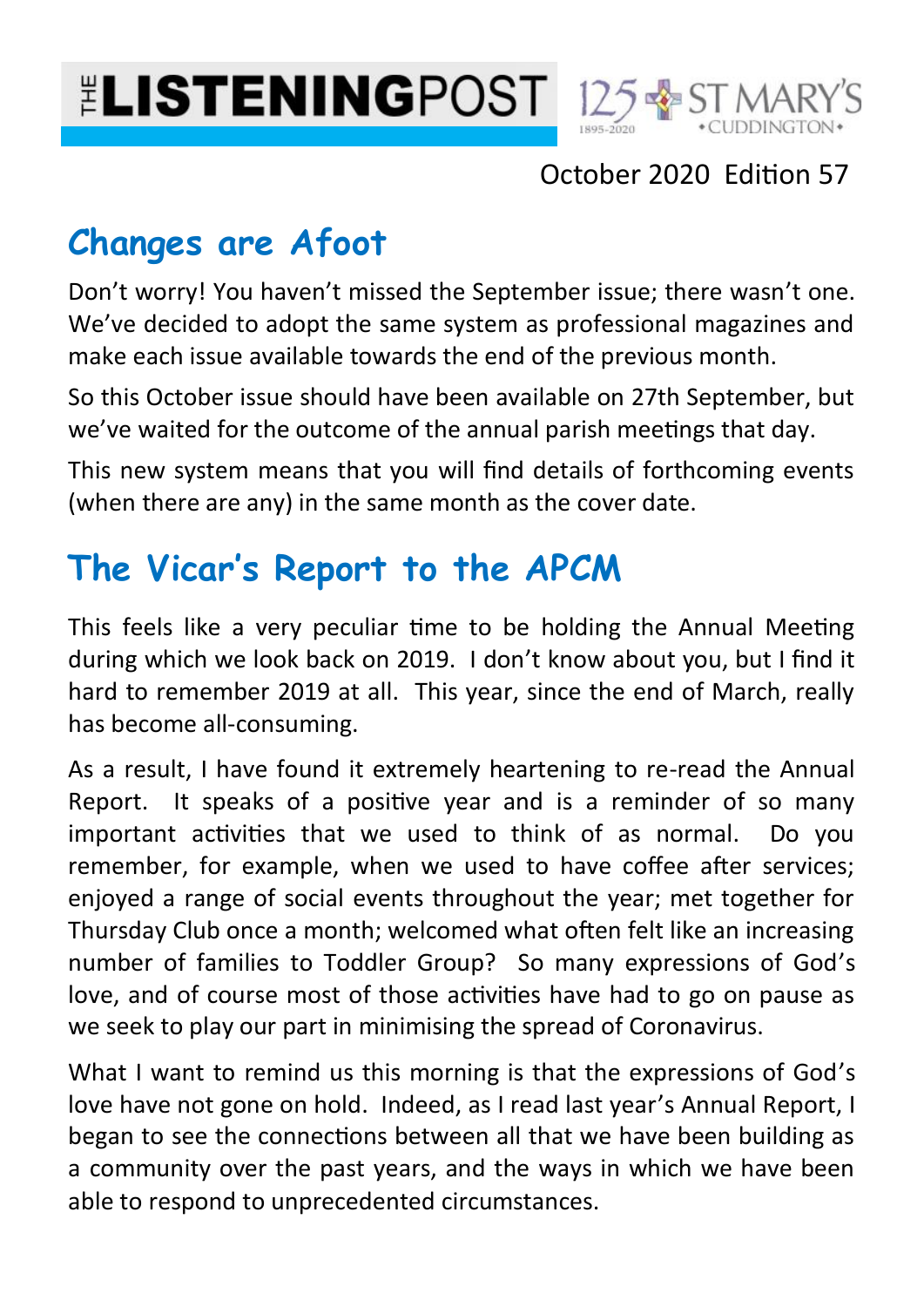When I wrote the Vicar's report in February, I was anticipating events that the PCC had agreed upon as part of our Church Development Plan. We were preparing to start Messy Church on  $1<sup>st</sup>$  April; we had plans for a Traditional Church Fete to celebrate our 125<sup>th</sup> anniversary, as well as celebratory services, and exhibitions for the Heritage Open Day. All of these specific activities have been impacted by Coronavirus.

Nevertheless, the core principles that underlie all that we do here at St Mary's have not changed. And everything that we have done in response to the circumstances we have been faced with is the result of all that we believe.

When the PCC put together the Church Development Plan, we were in agreement that our spiritual life must lie at the heart of all we do. Prayer and worship have continued throughout lockdown – and of course beyond. We have all found new ways to grow in our relationship with God, making use of the materials provided, and seeking out others. House Groups have found alternative ways to get together safely in order to learn and pray together, and those that have been unable to meet continue to look out for one another.

Caring for one another has had to take a different shape, but there is little doubt that it has continued. I have been privileged to be part of various email exchanges in which support, encouragement and love has been freely expressed and offered.

From the beginning of lockdown, Sunday Club has been meeting, supported by enthusiastic leaders and supportive parents. And even a global pandemic won't get in the way of our innovative Social and Fundraising Committee, who produced tea towels and recipe books to cheer us, and add to our coffers.

I am aware that much of this material will form the basis of next year's annual report, but it feels important at this stage to recognise that, although our plans have had to change, our values have not. Worship does not look the same now, but it is definitely recognisable. And if I started to thank all those who have come forward to help as we have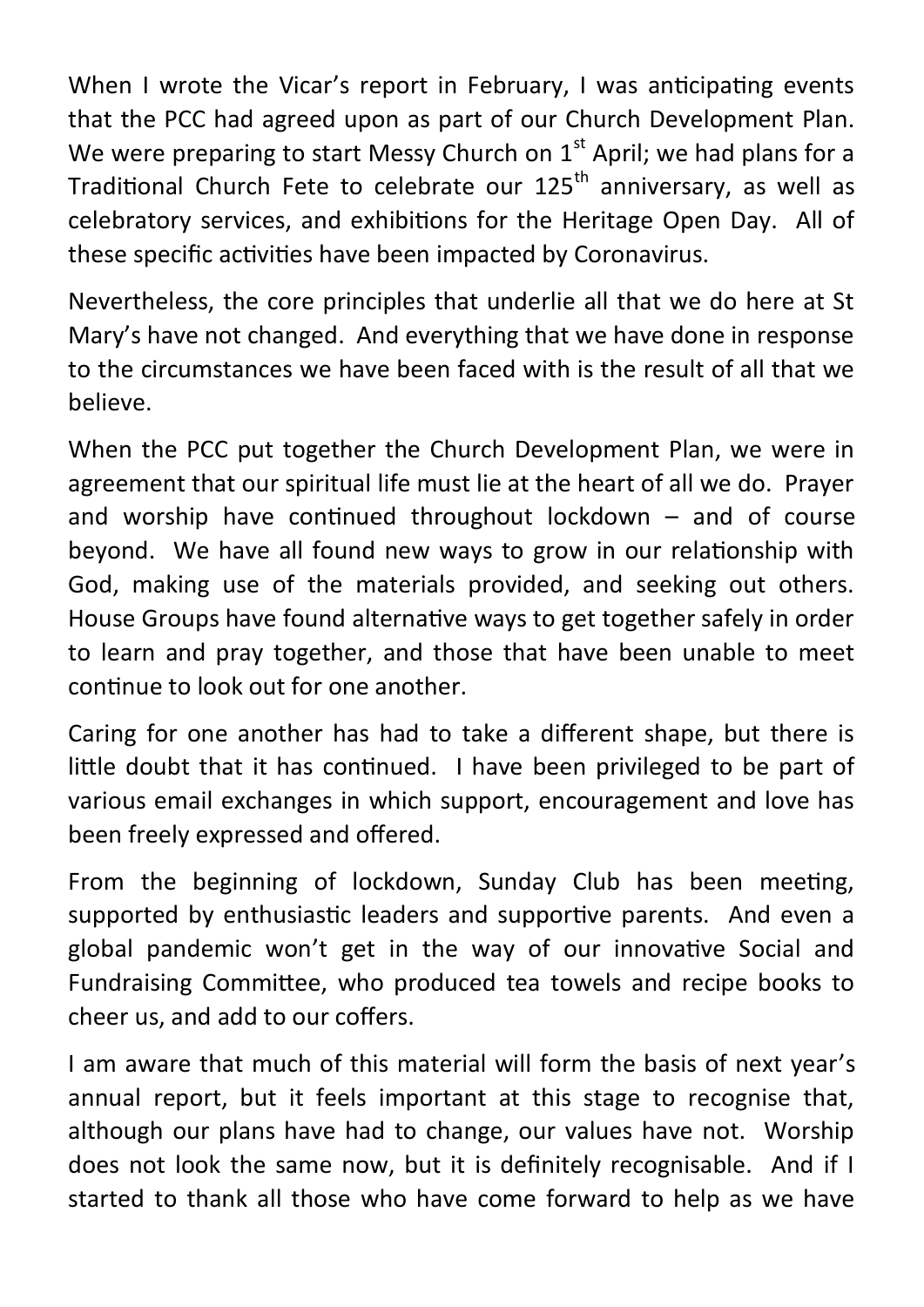had to organise things differently, I know that I will fall into the trap of forgetting someone. Suffice it to say that it is a team effort.

None of us could have foreseen or predicted where we would end up by this stage of the year, but so many people have put their skills to good use to ensure that St Mary's continues to thrive. Who would have thought that instead of a servers' rota, we would need a Zoom host rota? Or that WiFi in church would become our top priority? Or that we would all become so proficient at preparing and reading risk assessments?

As we meet this morning, the situation remains as uncertain as ever. We are not living in comfortable times.

Yet perhaps as a Christian community we are just the tiniest step ahead of some others. Because we never believed that we were in control. We have responsibilities, yes. And we undertake them with great care, diligence and love. But when it comes to faith, we place that in God. It is not a guarantee against choppy waters; that we know only too well. Sometimes it can feel like we really are only clinging on. But we do so together. We do so in faith and in love. And we do so with a commitment that being held in God's love is something so precious; something that has the capacity to transform; and something that we simply can't help sharing with others.

So thank you all. For all that you did in 2019; for all that you continue to do in these challenging times; and most of all for all that you are.

Rev Theresa Ricketts